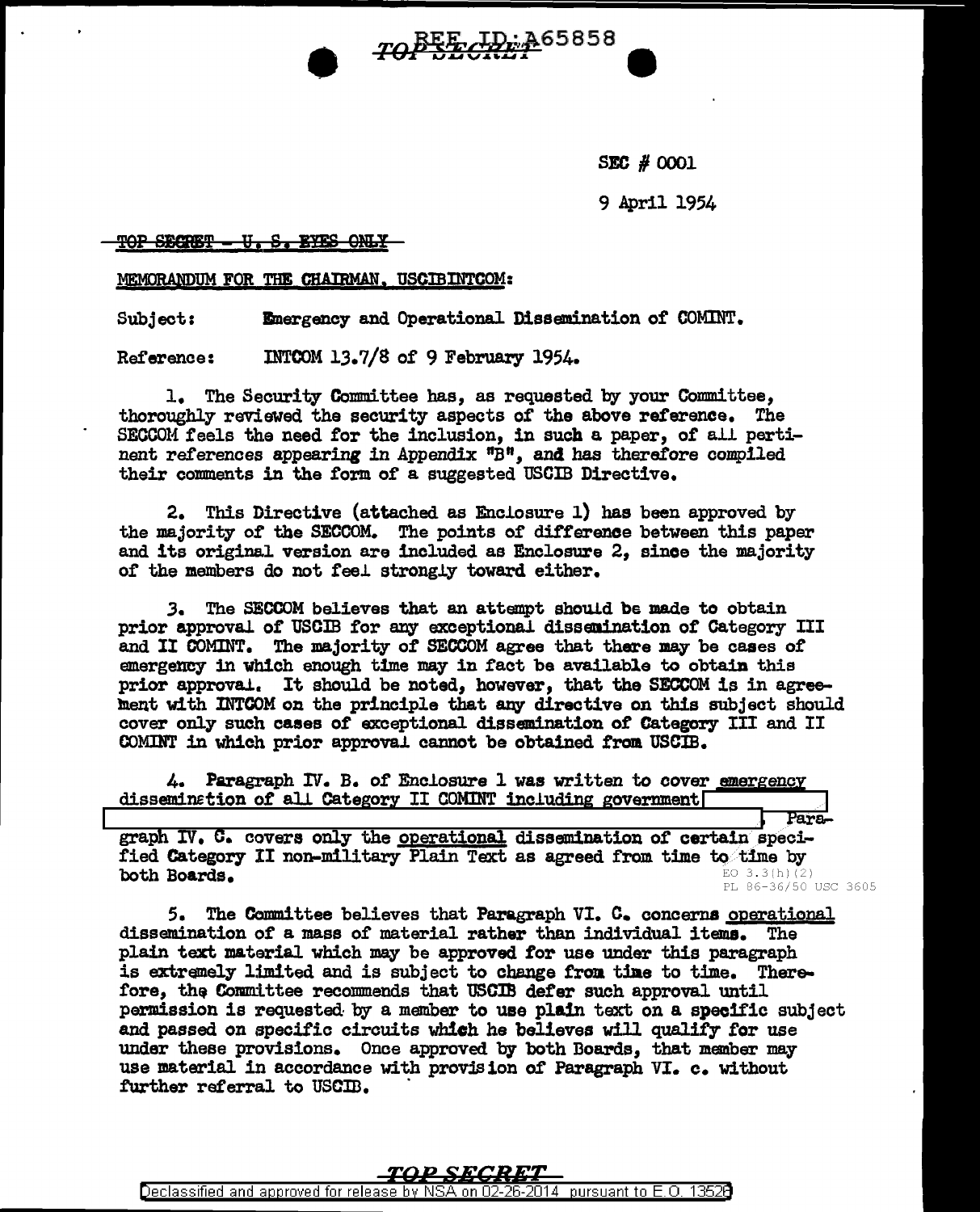

TOP SECRET - U.S. EYES ONLY

SEC # 0001

9 April 1954

Subject: Emergency and Operational Dissemination of COMINT.

6. The SECCOM recommends that a copy of the approved directive on this subject be sent to ISIP for information.

7. THIS DOCUMENT AID ITS ENCLOSURES CONTAIN COMMUNICATIONS INTELLIGENCE INFORMATION AND SHALL BE HANDLED ONLY IN CHANNELS EX-PRESSLY PROVIDED FOR COMINT.

Wallam Railwar

WILLIAM R. CULMER Major, Arty., USA Chairman, SECCOM

Enclosures 1. Draft Directive.  $2. a/s.$ 

 $-2-$ 

# *-TOP SECRET –*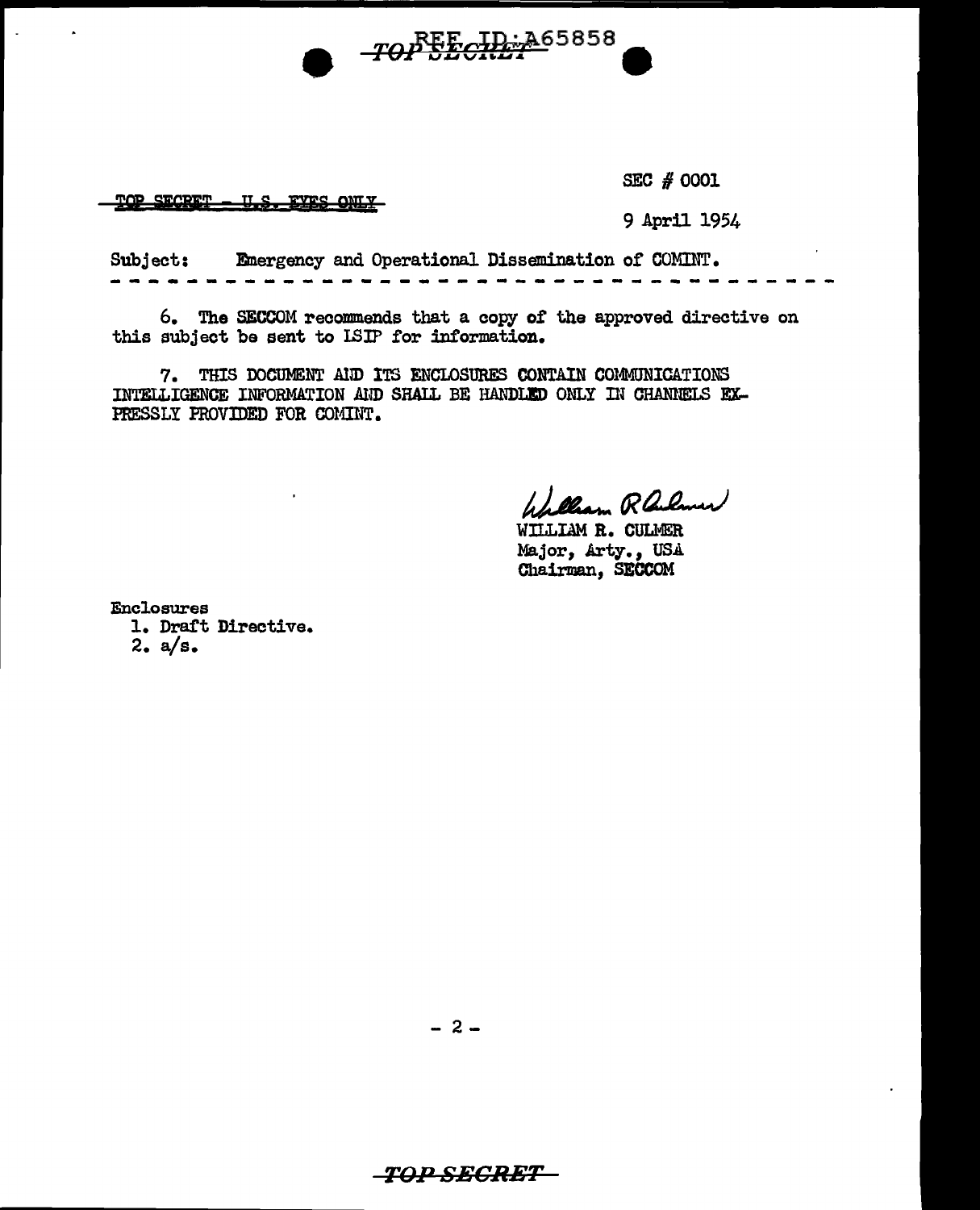FREF<del>FIDY</del>Y65858

#### P<del>OP SECRET</del>

### USCIB DIRECTIVE NUMBER  $(CIBD \#$

(Approved by USCIB on \_\_\_\_\_\_\_\_ )

### EMERGENCY AND OPERATIONAL DISSEMINATION OF COMINT

### I. PURPOSE

The purpose of this Directive is to prescribe the lowest levels authorized to determine the existence of emergency or operational conditions justifying exceptional dissemination of COMINT.

### II. DEFINITIONS

A. Disguised COMINT - For the purposes of this Directive, disguised COMINT is that Category III and II COMINT from which the codeword has been removed and the subject matter so worded that the information contained cannot be traced specifically to COMINT by non-indoctrinated persons (including foreign nationals).

B. Suitable Cover - For the purposes of this directive, suitable cover is the existence of substantially similar information based upon a genuine, less sensitive source or an actual situation wherein the intelligence itself can be attributed beyond reasonable doubt to other sources or events by non-indoctrinated persons (including foreign nationals).

### III. SCOPE

This directive provides for: (a) exceptional, emergency dissemination and use of Category III and II COMINT where no suitable cover exists and where there is not sufficient time to obtain the decision

*TOP SECRET*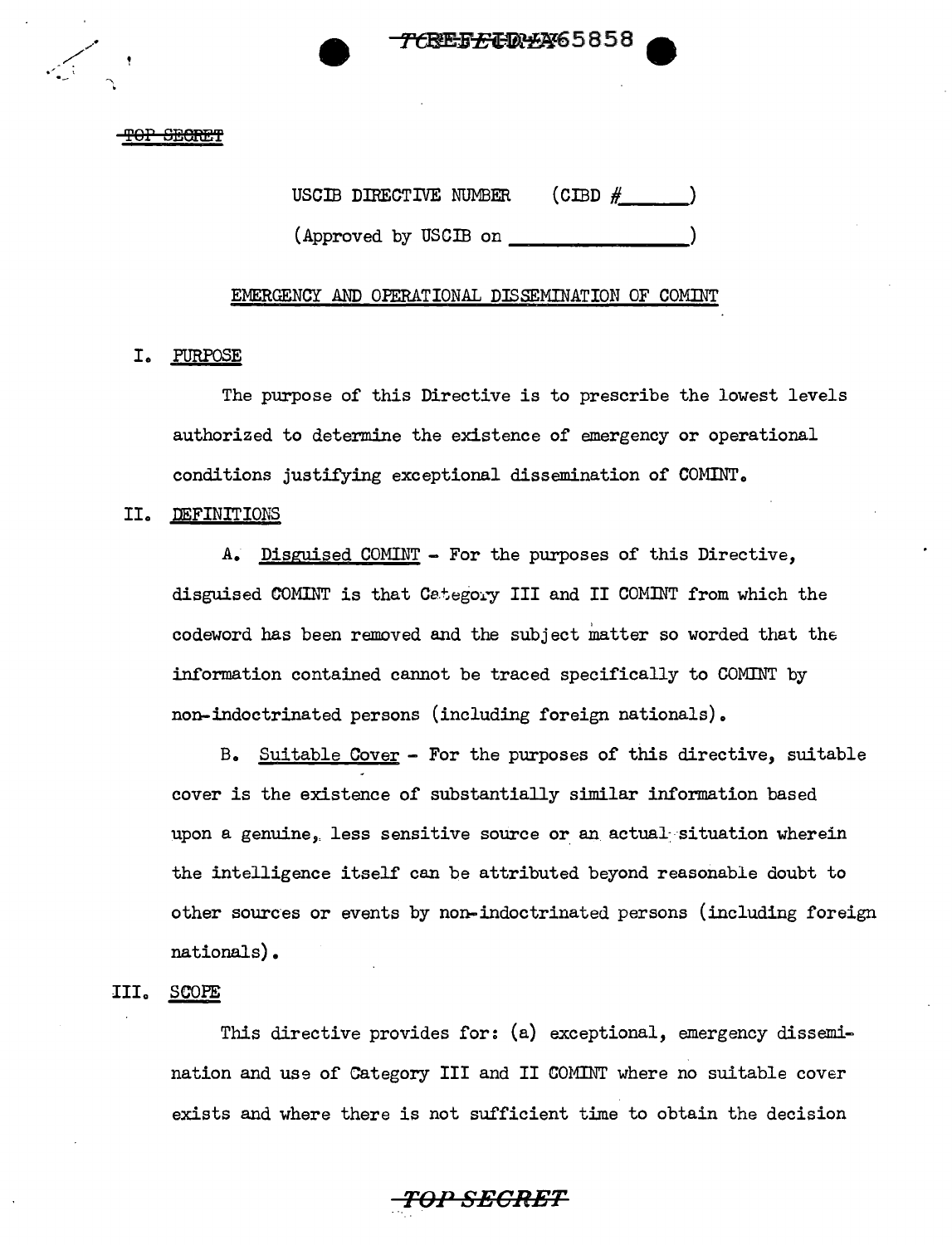### TOP 3ECRET

of USCIB in each case in advance; (b) exceptional operational dissemination and use of certain specified Category II Plain Text; and (c) exceptional dissemination of Category I COMINT to certain allied Third Parties.

IV. POLICY

### A. Category III COMINT

1. Upon determination by proper authority, as indicated below, that a case of extreme emergency exists, in which there is an imminent threat to the vital national interests of the United States, justifying exceptional handling of individual items of Category III COMINT; such COMINT items suitably disguised, may be disseminated to non-indoctrinated persons and/or action may be taken based solely on that COMINT.

2. The lowest level of authority<sup>1</sup> permitted to determine the existence of such an emergency condition are the following:

a. Within the military establishment,

(1) Commander of an Army Group

 $(2)$  Commander of a Naval Fleet

(3) Commander of a Numbered Air Force

 $\overline{\phantom{a}}$  .

*TOP SECRET* 

Approved by USCIB on  $\overline{C}$   $\overline{C}$   $\overline{C}$   $\overline{C}$   $\overline{C}$   $\overline{C}$   $\overline{C}$   $\overline{C}$   $\overline{C}$   $\overline{C}$   $\overline{C}$   $\overline{C}$   $\overline{C}$   $\overline{C}$   $\overline{C}$   $\overline{C}$   $\overline{C}$   $\overline{C}$   $\overline{C}$   $\overline{C}$   $\overline{C}$   $\overline{C}$   $\$ 

 $^{\rm 1}$ This authority is limited to the incumbent in person or his duly authorized or acting relief.

 $2$ This list applies only in situations where there is not sufficient time to enable the designated authority to refer the matter to USCIB. Exceptions and limitations to this list shall, in each case, be specifically authorized by USCIB. (See Appendix A for current list of exceptions and limitations to the above list).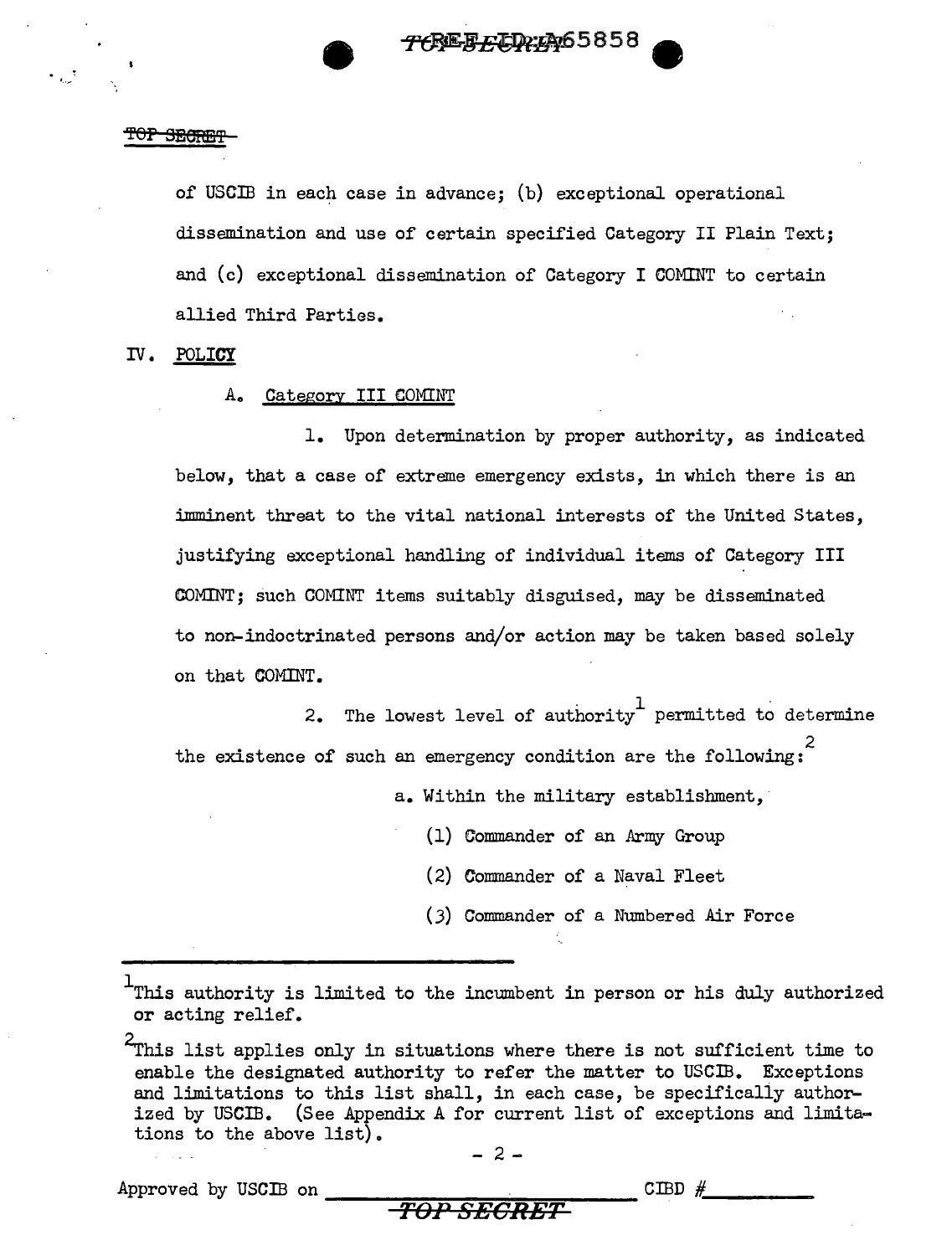<del>76REFÆID1</del>4465858

#### TOP SECRET

b. Secretary of State

c. Director FBI

d. Director of Central Intelligence.

*3.* The exceptions described in Paragraph 1 above shall be made only upon a determination that the advantages to be gained clearly justify the risk of compromise of the COMINT source and the extent of the loss which would probably follow such a compromise. In making this determination, due regard shall be given to:

a. The availability of suitable cover.

- b. The relative value of the particular OOMINT source involved and the possibility that its compromise may lead to the loss of other COMINT sources, particularly those which are more valuable.
- c. The possible repercussions on current and future operations and also on other commands and areas.

B. Category II COMINT in General

1. Upon determination by proper authority as indicated below that a case of emergency exists which involves a matter of importance to the national security of the United States (or that -conditions outlined in Paragraph A. 1. above exist), justifying excep- -tional handling of individual items of Category II COMINT; such COMINT Ă.

### - *3* -

Approved by USCIB ON-------------- CIBD #\_\_\_ \_

### **TO,PSECRET**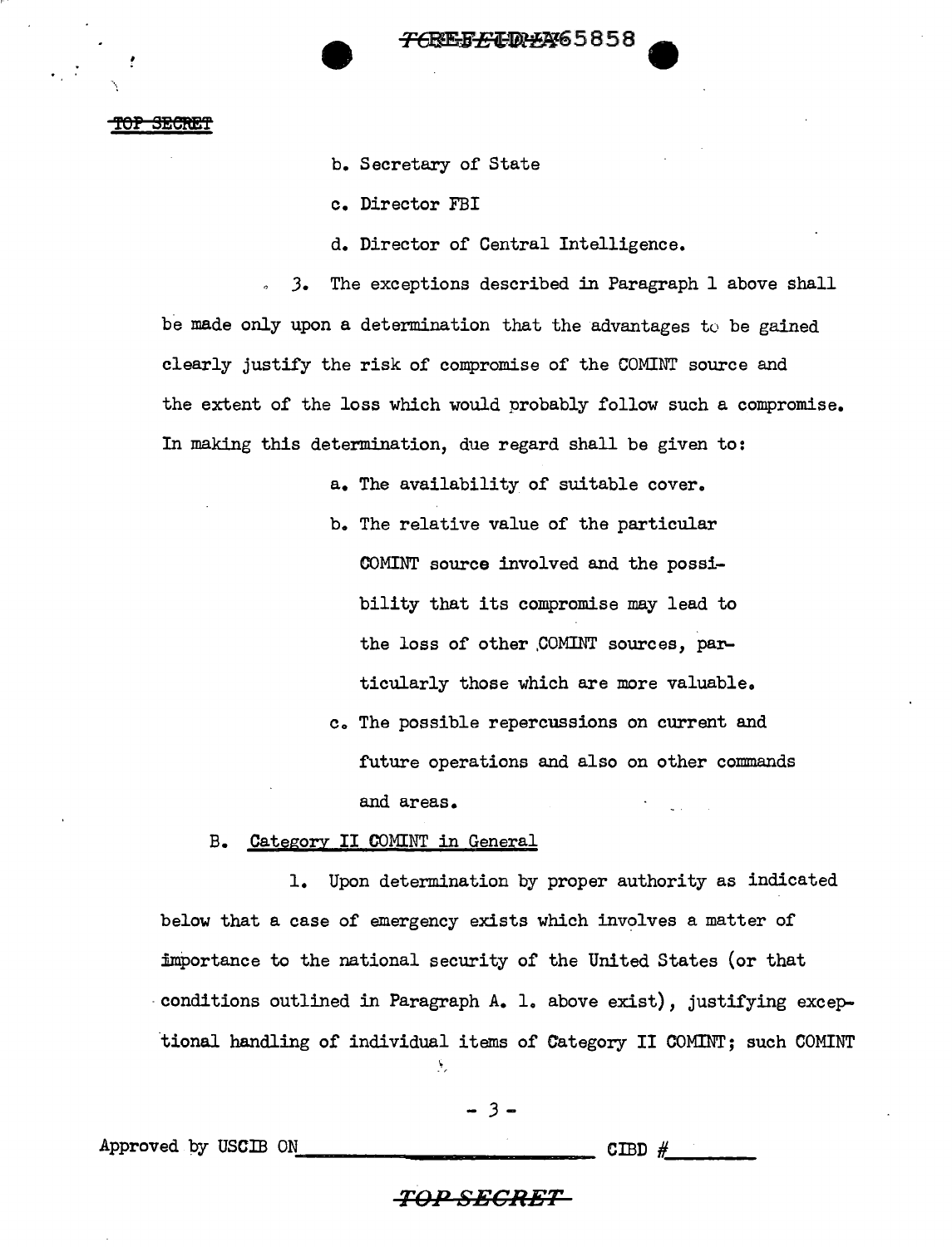<del>CRET*E* C</del>OPER65858

#### TQP **SECRET**

'·

items, suitably disguised, may be disseminated to non-indoctrinated persons and/or action may be taken based solely on that  $COMINT<sub>o</sub>$ 2. The lowest level of authority<sup>1</sup> permitted to determine the existence of such emergency conditions are the following: a. Within the military establishment (1) Commander of an Army Corps, (2) Commander of a Numbered ("Two-digit") EO 3.3(h)(2)<br>PL 86-36/50 USC 3605 Naval Task Force and  $(3)$  Commander of a Numbered Air Force. b. Department of State member of USCIB c. Director, FBI d. CIA Senior Field Representative. J. Paragraph A. J. above applies. C. <u>Category II Plain Text (International Contract</u> of the Category II Plain Text (International Contract) 3. Paragraph A. 3. above applies.<br>
.egory II Plain Text<br>
1. Upon determination by proper authority as indicated

C. Category II Plain Text

1. Upon determination by proper authority as indicated below, of a matter (subject) of sufficient importance, essential to operations directly related to the security of the United States,

2<br>This list applies only in situations where there is not sufficient time to enable the designated authority to refer the matter to USCIB. Exceptions and limitations to this list shall, in each case, be specifically authorized by USCIB. (See Appendix A for current list of exceptions and limitations to the above list).

 $- 4-$ 

**TOl18ECRET** 

Approved by USCIB on ------------ CIBD #\_.\_ \_

<sup>1</sup> This authority is limited to the incumbent in person or his duly author-<br>ized or acting relief.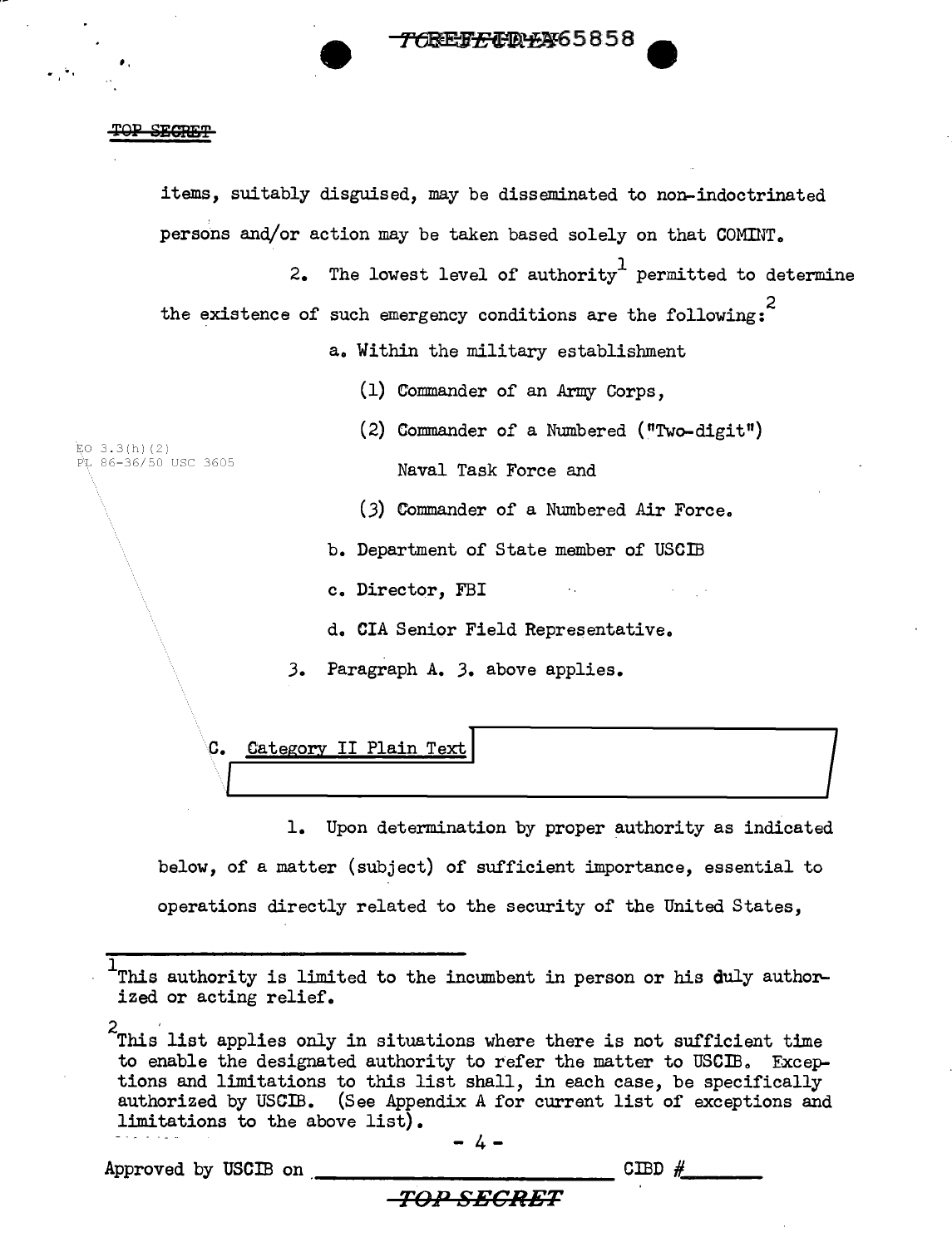#### <del>TOP SECRE</del>T

justifying exceptional handling of certain Category II Plain Text as specified from time to time by USCIB; such COMINT on that subject may be included in documents and operational directives not carrying a (X)MINT codeword and/or action may be taken based solely on that COMINT, provided that there is adequate reason why the recipients should not be indoctrinated.

2. The lowest level of authority permitted to make the above decision is the USCIB member of each member department or agency.

J. The exceptions described in Paragraph 1 above shall be made only under the following conditions:

- a. All precautions must be taken to ensure that COMINT does not thereby come to the knowledge of Third Parties;
- b. The advantages to be gained are sufficiently great to justify the risk to the COMINT source;
- c. The information could reasonably be attributed by non-indoctrinated persons (including foreign nationals) to other sources-agent, attache, defector, and the like;
- d. The COMINT origin of the information is not stated. Whenever possible and plausible the information shall be specifically attributed to other sources.

- 5 -

Approved by USCIB on  $\Box$ 

**TOP SECRET**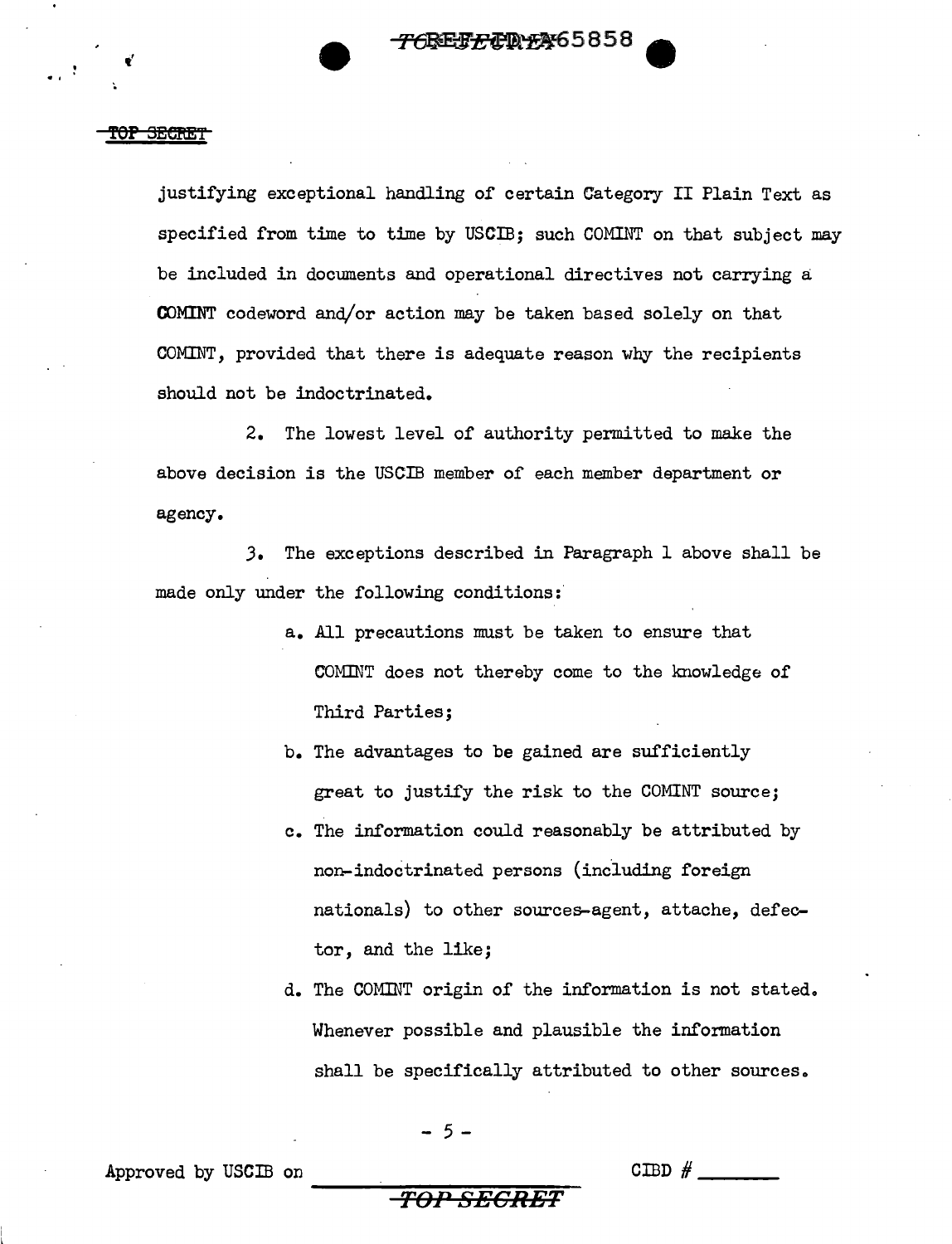

**OP SECRET** 

.. **t'** 

D. Category I COMINT

1. Upon determination by proper authority that a requirement exists, during active hostilities or in the case of an emergency involving a matter of importance to the national security of the United States, Category I COMINT may be disseminated to nationals of Third Parties who are engaged directly with the United States in these hostilities or are allied directly with the United States in dealing with the emergency concerned.

2. The lowest level of authority permitted to determine such a requirement are the following:

a. Within the military establishment the

- (1) Commander of an Army Division
- $(2)$  Commander of a Naval Task Group and the
- (.3) Commander of an Air Division
- b. Department of State Member of USCID
- c. FBI member of USCIB
- .d. CIA Senior Indoctrinated Field Representatives Serving under USCIB member.
- .3. It is recognized that the exceptional dissemination

authorized above will involve loss of control by COMINT authorities,

I This authority is limited to the incumbent in person or his duty author-<br>ized or acting relief.

Exceptions and limitations to this list shall, in each case, be specifically authorized by USCID. (See Appendix A for current list of exceptions and limitations to the above list).

$$
-6 -
$$

Approved by USCm on -------........ ..\_........,"""""'.\_ *TO.PSECRET* 

CIBD  $#$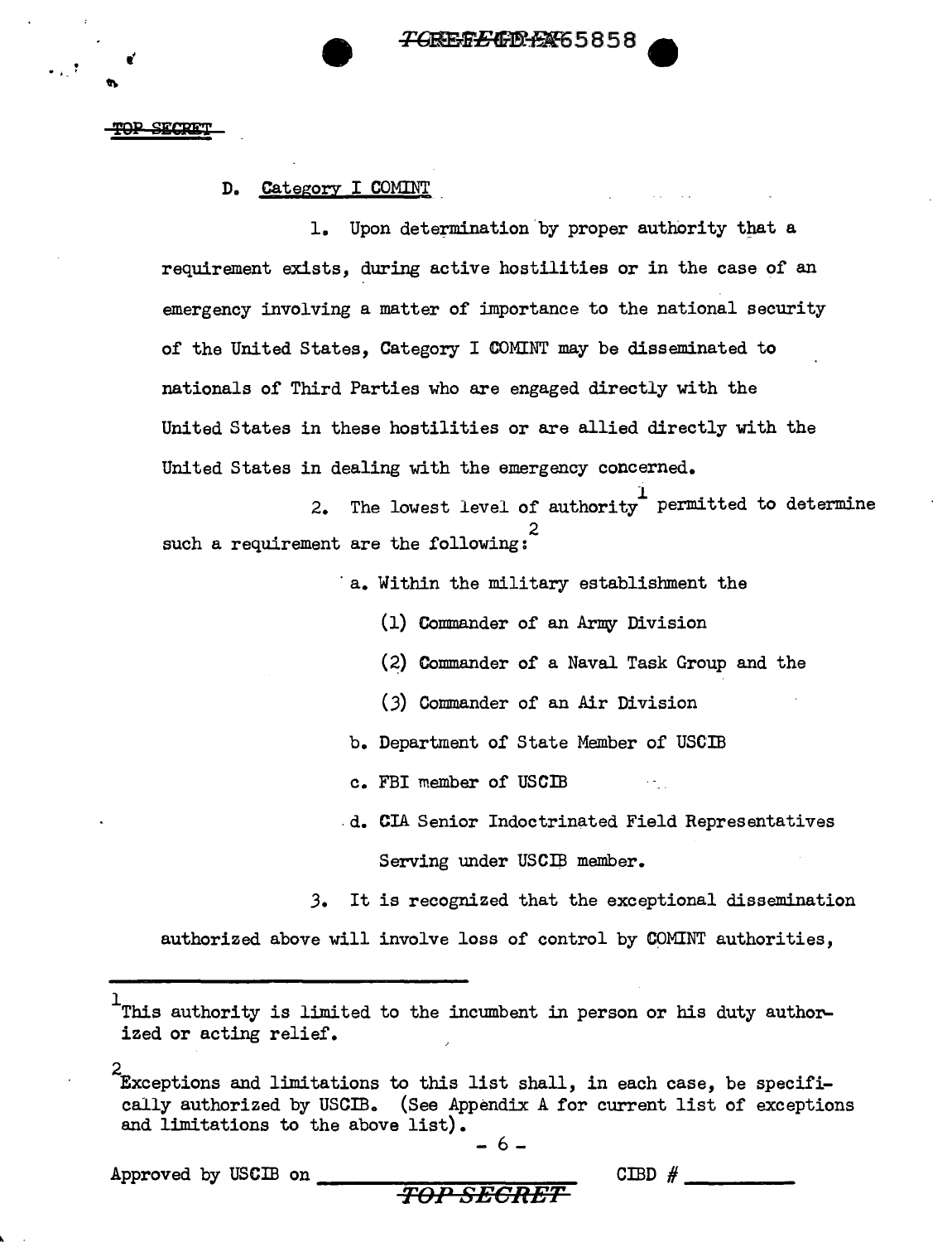#### **SECREP**

.<br>م

but every effort shall be made to ensure that the following provisions are enforced to the maximum extent possible:

- a. Whenever Category I COMINT is to be transmitted by a means exposed to interception, it shall .normally be transmitted in an appropriate cryptographic system. It may. be transmitted in plain language only when there is no suitable means of secure communication available and when there is an urgent operational need to do so. Whenever possible such plain language transmissions shall be in the form of operational orders so worded that the subject matter cannot be traced specifically to its COMINT origin.
- b. In taking action based on Category I COMINT care shall be taken not to risk the COMINT source unnecessarily. Whenever possible, efforts shall be made to devise a suitable cover.

#### V. PROCEDURES

A. USCIB member departments or agencies taking action under any of the provisions outlined in Paragraph IV. A. or B., above will, in ' each individual case, immediately furnish a report of such action, through appropriate channels to the Executive Secretary, USCIB. This· report shall contain a statement of circumstances and an identification of each individual CONINT item involved.

- 7 -

CIBD  $#$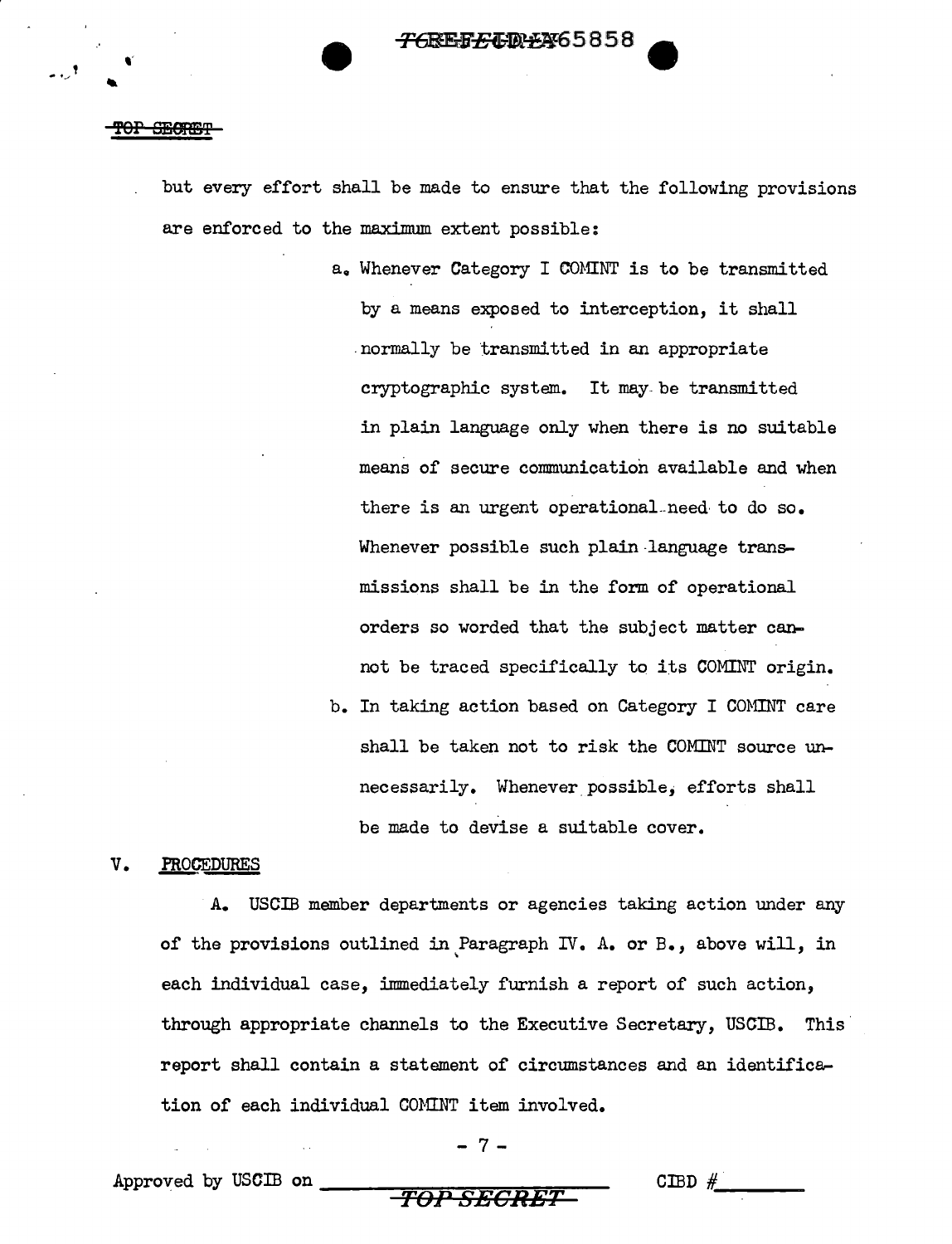$T$ GREF $E$ GREF $E$ GREF $E$ AN 65858 $\bullet$ 

#### TOP SECRET

B. Wherever Category II Plain Text is used as'permitted in Paragraph c. above, an immediate report of such use shall be made to the Executive Secretary, USCIB. Such report will include a copy of  $\cdot$ the document in question together with a general description of the COMINT source material included and the extent thereof.

C. A copy of such implementing directives as are issued by individual USCIB member departments or agencies shall be furnished the Executive Secretary USCIB for study and retention.

D. The Executive Secretary, USCIB, shall inform other USCIB members of action reported in accordance with this directive and, in addition, shall inform foreign COMINT boards of action reported in accordance with Paragraphs IV. A. and B. above.

Approved by USCIB on  $\overline{\qquad}$  CIBD  $\#$ 

### - 8 -

*TOPSECRE'F*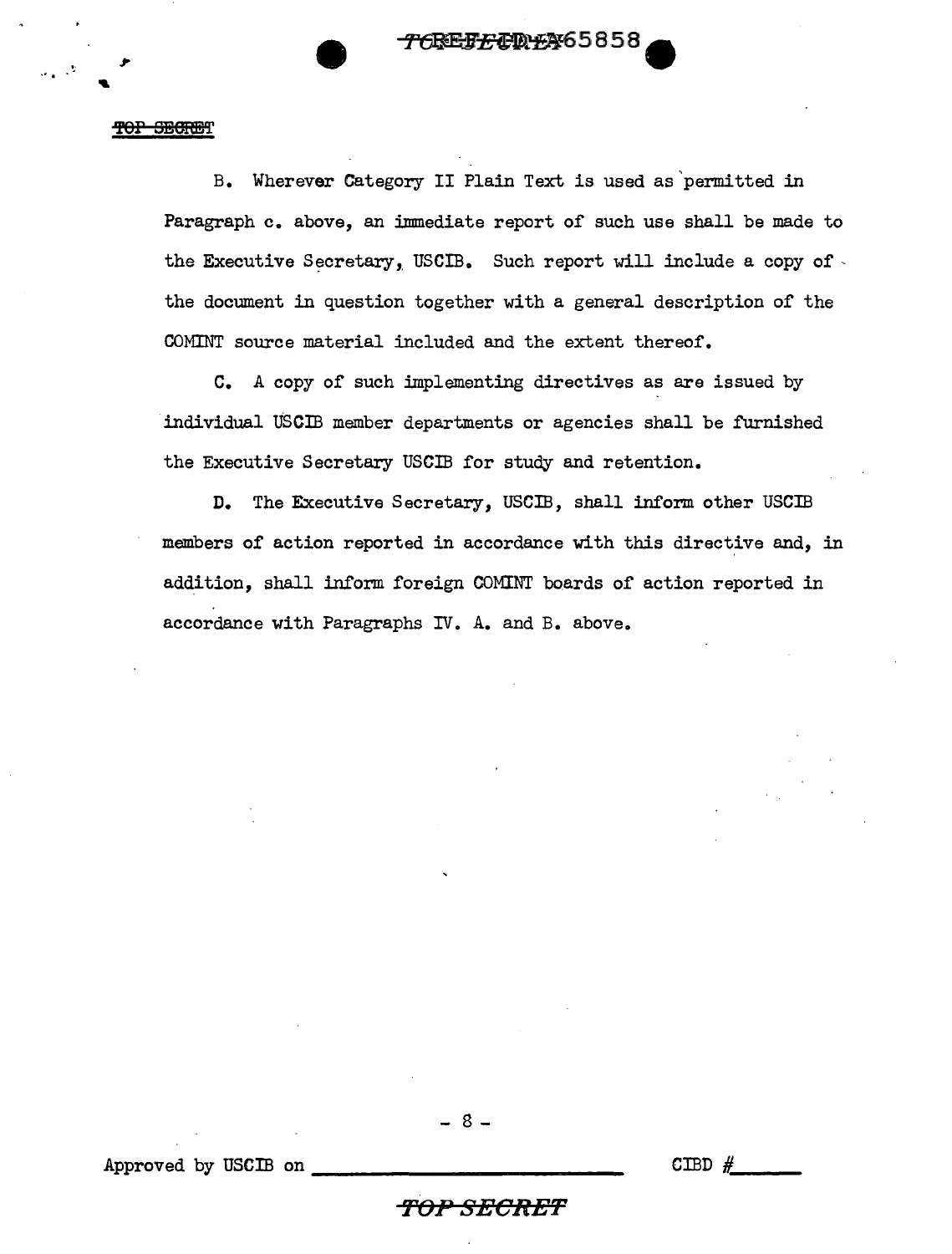# TCREFLIDUAG5858

OP SECRET

OGA

### APPENDIX A

### .IQ

### USCIB DIRECTIVE NUMBER $\qquad$  (CIBD  $#$

Currently Approved Exceptions and Limitations to the Lowest Levels of Authority.

- A. CATEGORY III COMINT
	- 1. For these purposes the Eighth Army is considered as an Army Group.

(Approved by USCIB on \_\_\_\_\_\_\_\_\_\_ )

2. For these purposes the 5th and 7th Independent Air Divisions are considered as Nmnbered Air Forces.

(Approved by USCIB on  $\blacksquare$ 

B. CATEGORY II COMINT

1. For these purposes CIA Senior Field Representative is

limited to those{

(Approved by USCIB on \_\_\_\_\_\_\_\_\_\_ )

2. For these purposes the 5th and 7th Independent Air Divisions are considered as Nmnbered Air Forces.

(Approved by USCIB on \_

# TOP SECRET